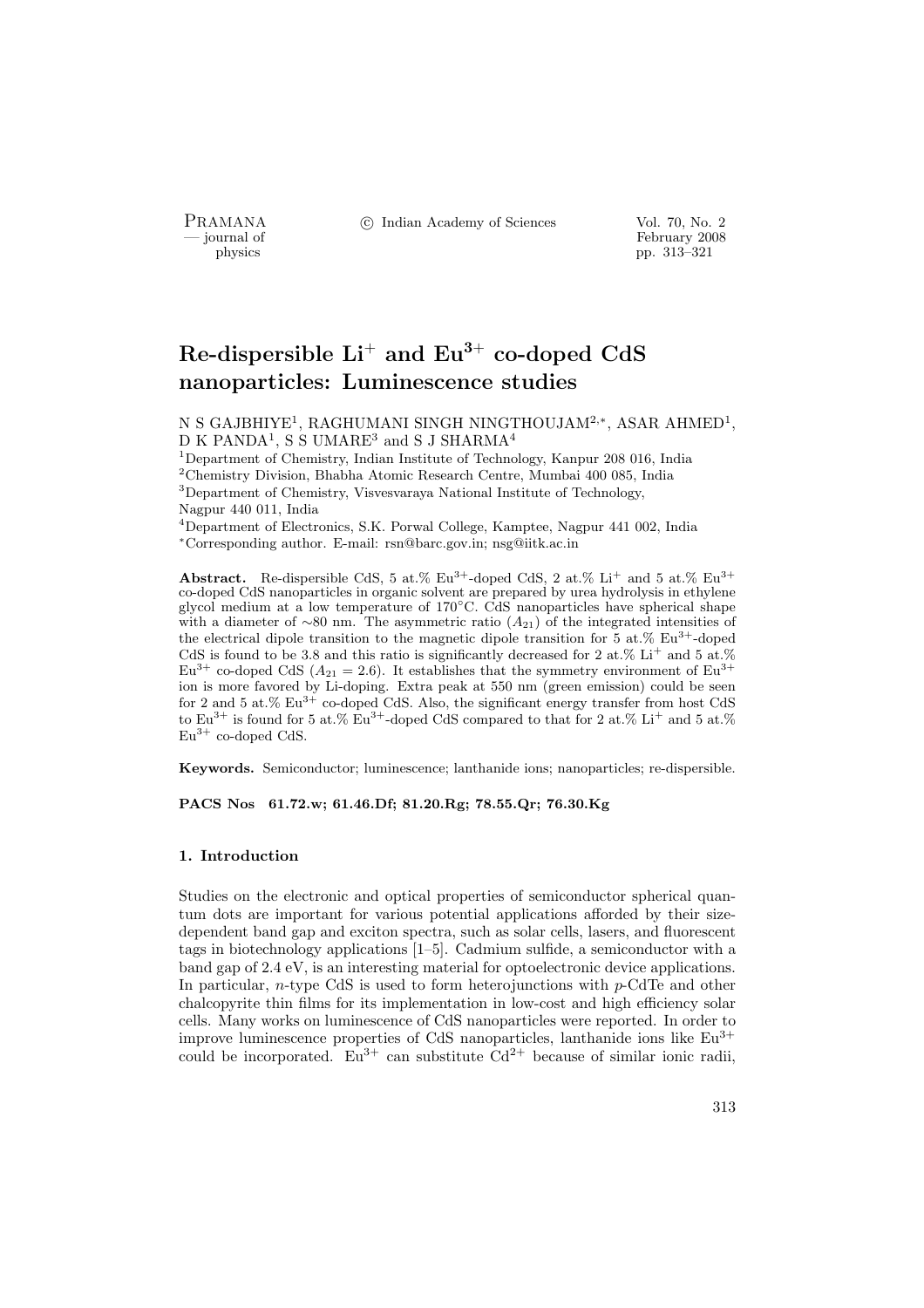

Figure 1. The schematic diagram of the preparation of CdS nanoparticles from ethylene glycol medium in  $N_2$  gas atmosphere at 170 $\rm ^{\circ}C$  for 3 h and thiourea is used as a source of  $S^{2-}$  ions during reaction.

i.e., ionic radii of  $Eu^{3+}$  and  $Cd^{2+}$  are 0.94 and 0.97 Å respectively. But positive charges in both are not same. To compensate charge balance, it is needed to add a positive ion such as  $Li^+$ ,  $Na^+$  and  $K^+$ .  $Li^+$  has high diffusivity and low activation energy because of its small ionic radius  $(0.59 \text{ Å})$ . Studies of Li<sup>+</sup> and Eu<sup>3+</sup> co-doped in CdS have not been widely reported. But there have been reports in the literature regarding the enhancement of luminescence intensity by  $Li<sup>+</sup>$  and  $Eu<sup>3+</sup>$  co-doping in other semiconducting materials [4–6]. Some reports of Eu3+-doped CdS nanoparticles are also available in literatures [7–10]. However, energy transfer between CdS host and  $Eu^{3+}$  ions is not mentioned much. Another challenge is the preparation of materials, which can be re-dispersible in organic solvent at room temperature. Such materials can be incorporated in polymer-based materials and optical fibres [11,12]. Also, it can be used as sensor for drug delivery in our body [12,13].

In the present work, we prepare re-dispersible CdS,  $Li<sup>+</sup>$ - and  $Eu<sup>3+</sup>$ -doped CdS nanoparticles in organic solvent by urea hydrolysis at 170◦C and their luminescence properties are studied. We propose the mechanism of re-dispersion of CdS nanoparticles in organic solvent.

### 2. Experimental section

For the preparation of CdS, 10 ml of 0.1 M cadmium sulfate is mixed with 2 g of thiourea in a two-necked round bottom flask. Fifty milliliters of ethylene glycol is added into it. It is refluxed at  $170^{\circ}$ C for 3 h in N<sub>2</sub> atmosphere. A yellow precipitate appears and is collected using centrifugation. To remove excess ethylene glycol, it is again centrifuged by adding methanol and acetone. Also, 5 at.%  $Eu^{3+}$ -doped CdS  $(Eu<sup>3+</sup>-doped CdS)$ , and 2 at.% Li<sup>+</sup> and 5 at.% Eu<sup>3+</sup> co-doped CdS (Li<sup>+</sup> and Eu<sup>3+</sup> co-doped CdS) particles are prepared by similar method. Sources of  $Li<sup>+</sup>$  and  $Eu<sup>3+</sup>$ 

314 Pramana – J. Phys., Vol. 70, No. 2, February 2008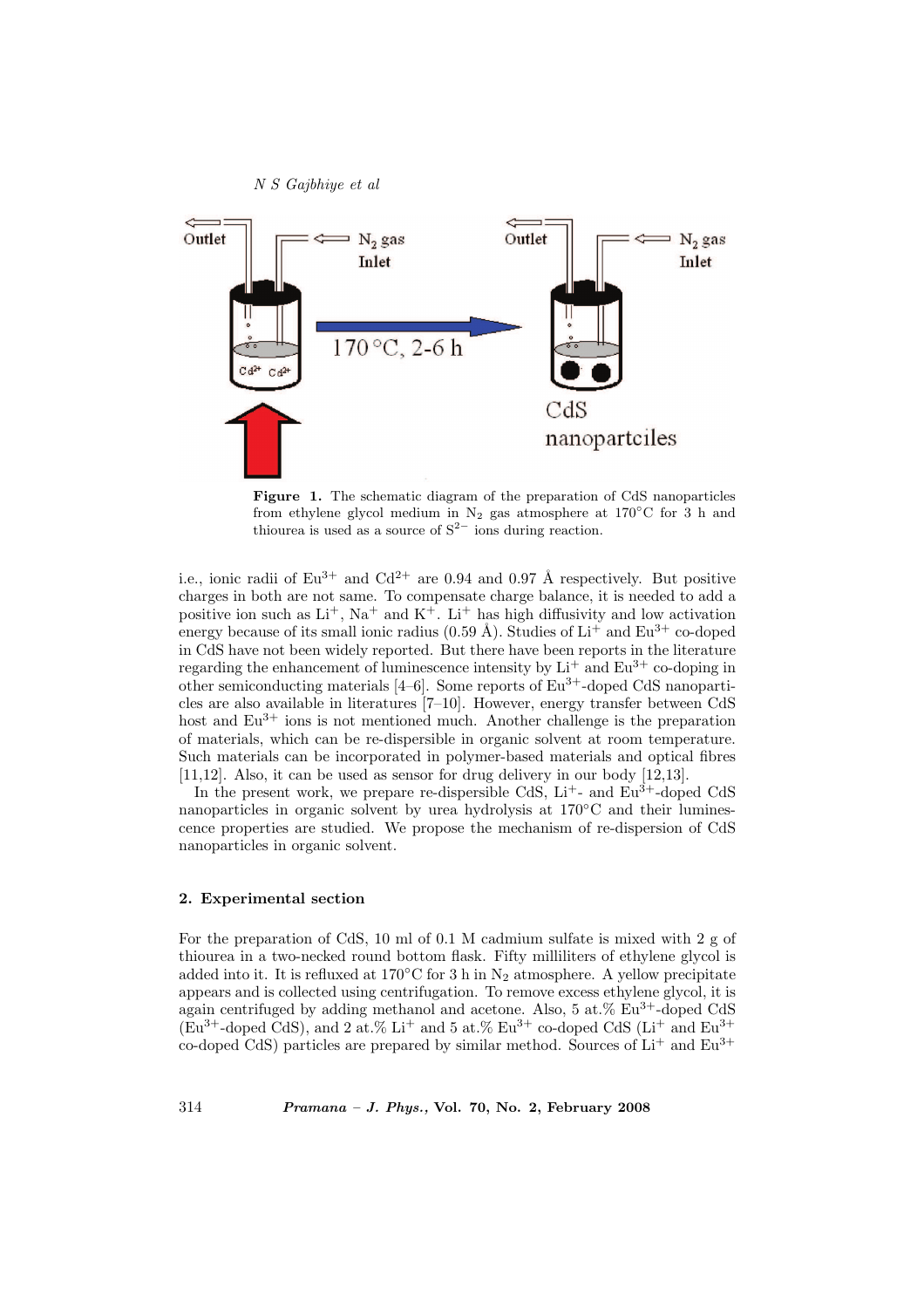

 $Re-dispersible\ Li^{+}$  and  $Eu^{3+}$  co-doped CdS nanoparticles

Figure 2. XRD patterns of as-prepared (a) CdS and (b)  $Eu^{3+}$ -doped CdS and  $(c)$  Li<sup>+</sup> and Eu<sup>3+</sup> co-doped CdS.

are Li-acetate and  $Eu<sub>2</sub>O<sub>3</sub>$  respectively. The schematic diagram of the preparation of CdS nanoparticles from ethylene glycol medium in  $N_2$  gas atmosphere at 170 $°C$ for 3 h and thiourea is used as a source of  $S^{2-}$  ions during reaction (figure 1).

The powder X-ray diffraction (XRD) patterns of the CdS and  $Li<sup>+</sup>$ - and  $Eu<sup>3+</sup>$ doped CdS samples are recorded with Cu  $K_{\alpha}$  radiation and Ni-filter in the 2 $\theta$  range 35–120◦ using a Rich Seifert Isodebyflex X-ray unit model 2002. The average crystallite size  $(t)$  is calculated from the line broadening using the Scherrer's relation:  $t = 0.9\lambda/B \cos \theta$ , where  $\lambda$  is the wavelength of X-rays and B is the half maximum linewidth. Scanning electron microscope (SEM), JEOL JSM-840A is used to investigate the particle size distribution and morphology. Luminescence measurements are performed using Fluorolog (R)-3 Spectrofluorometer. Powder samples are spread over a quartz plate and mounted inside the sample chamber.

#### 3. Results and discussion

Figures 2a–c show XRD patterns of as-prepared CdS,  $Eu^{3+}$ -doped CdS and  $Li^+$ and  $Eu<sup>3+</sup>$  co-doped CdS. The X-ray diffraction studies on nanoparticles of CdS,

*Pramana – J. Phys.*, Vol. 70, No. 2, February 2008  $315$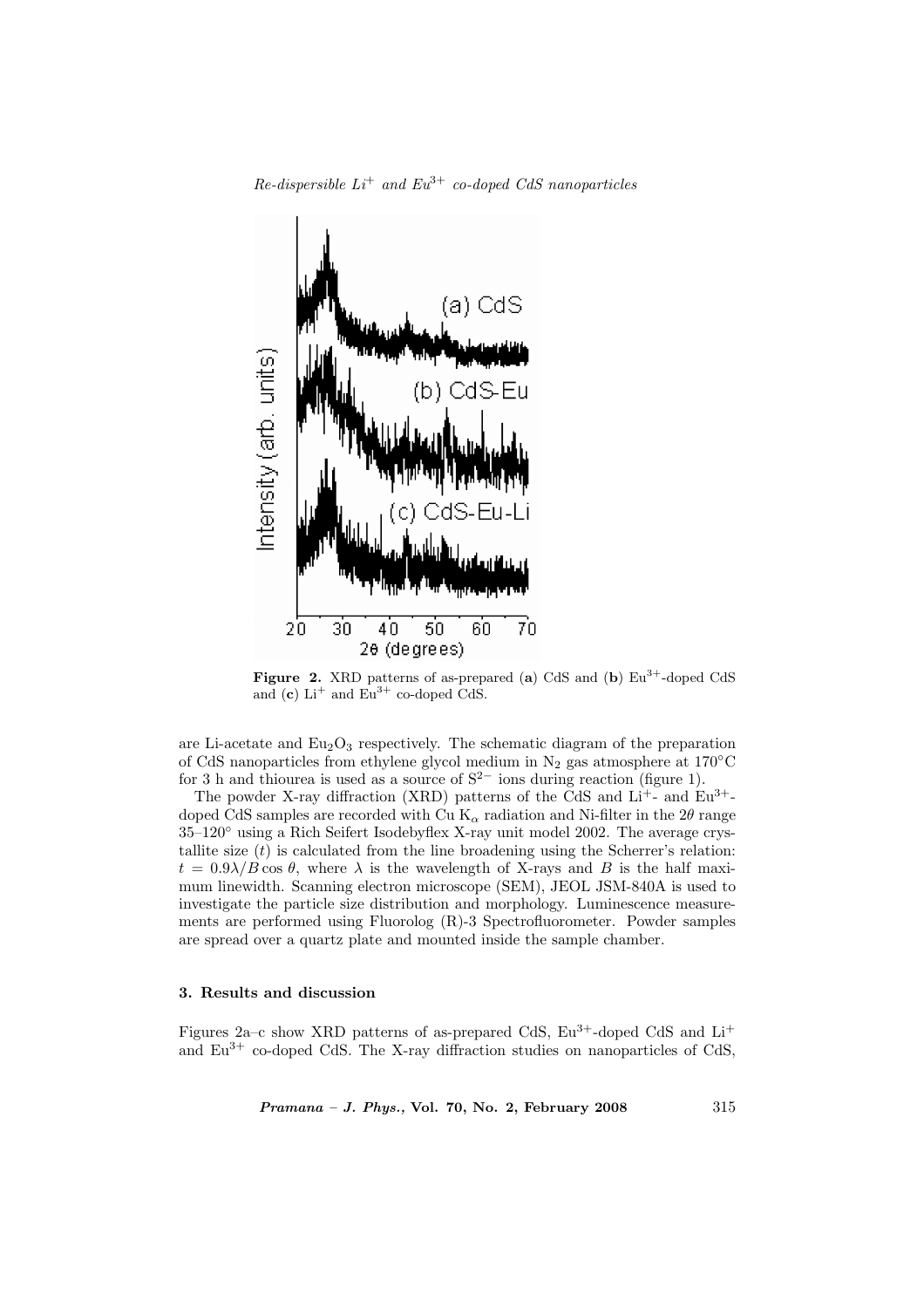N S Gajbhiye et al



Figure 3. SEM image of CdS nanoparticles.

 $Eu^{3+}$ -doped CdS and  $Li^+$  and  $Eu^{3+}$  co-doped CdS show that they are crystalline and show cubic structure (JCPDS 42-1411). Lattice parameter (a) for CdS is found to be 5.84 Å. However, exact calculation of lattice parameter is difficult as peaks in XRD pattern are broad. The average crystallite sizes for CdS,  $Eu^{3+}$ -doped CdS and  $Li<sup>+</sup>$  and  $Eu<sup>3+</sup>$  co-doped CdS are calculated from the highest peak in XRD pattern using Scherrer's relation, and found to be 1.6, 2.0 and 1.5 nm respectively.

Figure 3 shows SEM image of CdS nanoparticles. It gives spherical shape of 80 nm. Particles are well-distributed homogeneously. However, particle size determined by SEM is more than that of XRD. It indicates that a particle has the agglomeration of nanocrystals.

Figure 4 shows photoluminescence (PL) spectra of as-prepared CdS at two different excitations 350 and 394 nm. At 350 nm excitation, major emission peaks at 417, 444 and 532 nm are observed. The peaks at ∼417–444 nm and 532 nm are due to the band–band and lattice defect emission respectively [14–18]. At 394 nm excitation, only one peak at 532 nm is observed, but intensity of the peak is very weak compared to that at 350 nm excitation.

Figure 5 shows the excitation spectrum of 5 at.%  $Eu^{3+}$ -doped CdS nanoparticles monitored at 615 nm. The prominent peak at 395 nm could be seen and it is due to  $Eu^{3+}$  ion  $({}^7\text{F}_0 \rightarrow {}^5\text{L}_6).$ 

Figure 6a shows the emission spectrum of 5 at.%  $Eu^{3+}$ -doped CdS nanoparticles on direct excitation of  $Eu^{3+}$  at 394 nm. The emission peaks due to  $Eu^{3+}$  at 592 and 616 nm could be observed. The peaks at 592 and 616 nm are due to the intra-4f transitions of Eu<sup>3+</sup> ions and correspond to the magnetic dipole transition,  ${}^5D_0 \rightarrow$  ${}^{7}F_{1}$  and the electronic dipole transition,  ${}^{5}D_{0} \rightarrow {}^{7}F_{2}$  respectively. Usually, the electronic dipole transition,  ${}^5D_0 \rightarrow {}^7F_2$  is hypersensitive to Eu<sup>3+</sup> symmetry. Eu<sup>3+</sup> symmetry could be defined by asymmetric ratio  $(A_{21})$  of the integrated intensities of  ${}^5D_0 \rightarrow {}^7F_2$  to  ${}^5D_0 \rightarrow {}^7F_1$  and  $A_{21}$  is found to be 3.6. Here, peak at 530 nm (due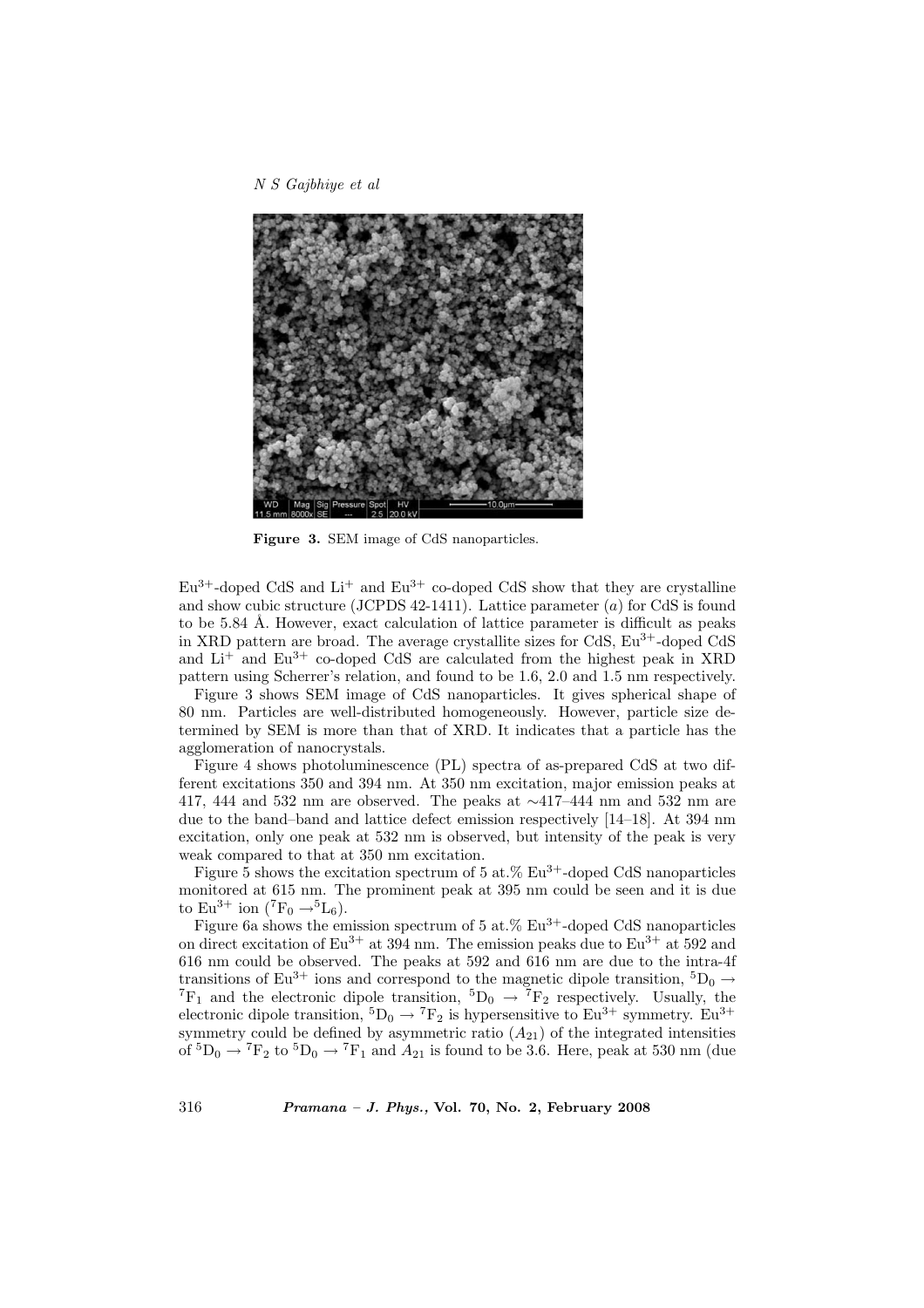$Re-dispersible\ Li^+$  and  $Eu^{3+}$  co-doped CdS nanoparticles



Figure 4. Emission spectra of CdS at different excitations 350 and 394 nm.



Figure 5. Excitation spectrum of 5 at.%  $Eu^{3+}$ -doped CdS nanoparticles at 615 nm emission.

Pramana – J. Phys., Vol. 70, No. 2, February 2008 317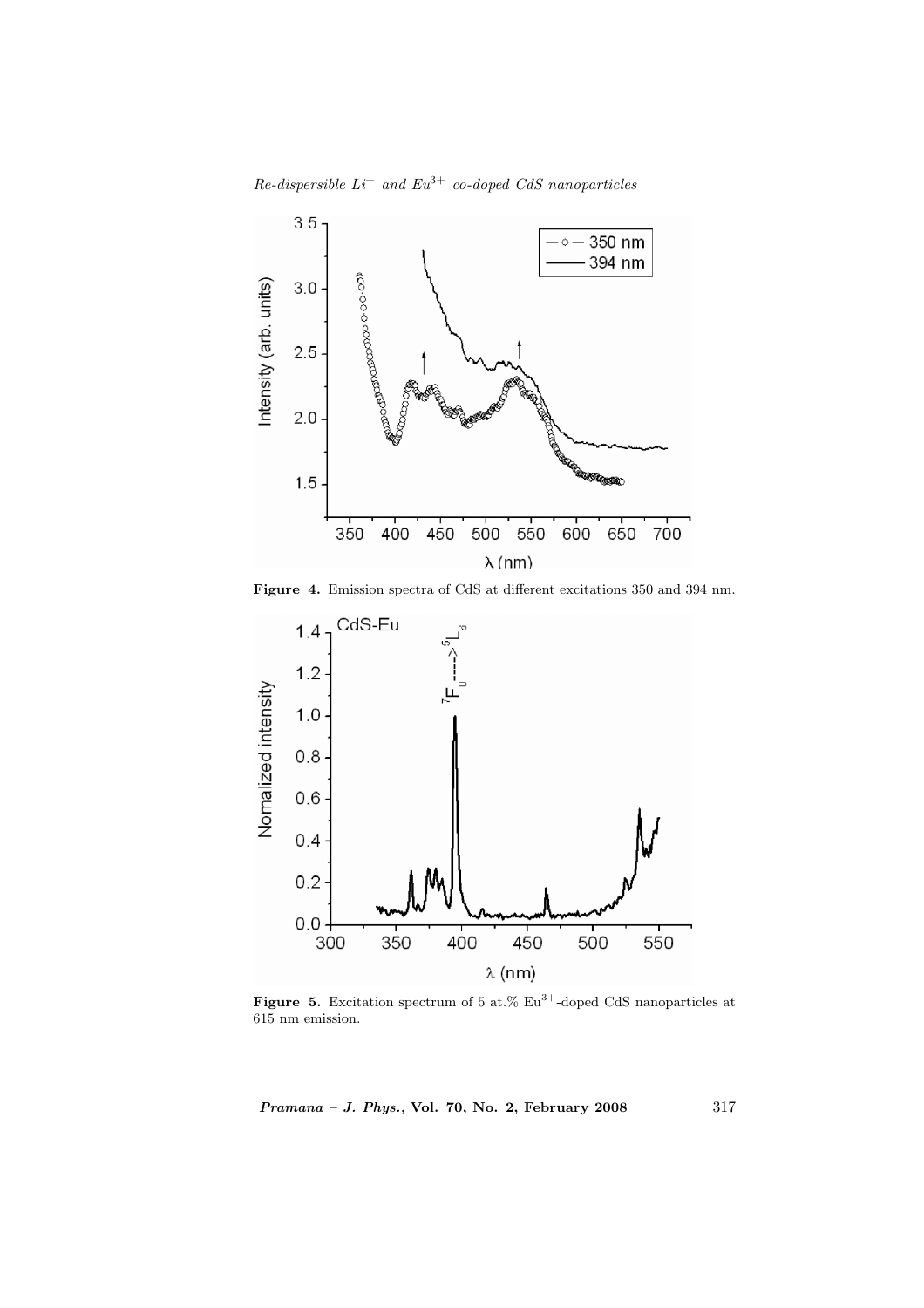N S Gajbhiye et al



**Figure 6.** Photoluminescence emission spectra of (a) 5 at.%  $Eu^{3+}$ -doped CdS and (b) 2 at.%  $Li^+$  and 5 at.%  $Eu^{3+}$  co-doped CdS nanoparticles at 394 nm excitation.

to host) could not be observed because its intensity is dominated by intensity from the peaks at 592 and 616 nm.

Figure 6b shows the emission spectrum of 2 at.%  $\mathrm{Li}^+$  and 5 at.%  $\mathrm{Eu}^{3+}$  co-doped CdS nanoparticles at 394 nm excitation. The peaks due to  $Eu^{3+}$  at 592 and 616 nm could be observed.  $A_{21}$  is found to be 2.6. It suggests that symmetry environment of  $Eu^{3+}$  ion is more enhanced by Li-doping compared to that of 5 at.%  $Eu^{3+}$ -doped CdS nanoparticles. Interestingly, peaks at 443 and 555 nm are observed and these are due to CdS host. The peak at 443 nm is due to the band–band emission and peak at 555 nm is due to the lattice defect [14–18].

In pure  $Eu_2O_3$ , the 340–355 nm and 470–500 nm range do not excite the  $Eu^{3+}$ ions [19]. In order to check energy transfer between CdS and  $Eu^{3+}$ , 5 at.%  $Eu^{3+}$ doped CdS nanoparticles are excited at 350 nm through CdS host (figure 7a). There is a strong blue emission at 440 nm along with orange emission at 590 nm and red emission at 615 nm. The peak at 440 nm is due to the CdS host and the peaks at 590 and 615 nm are due to the  $Eu^{3+}$  ions. This confirms that the energy can be significantly transferred from the host CdS to  $Eu^{3+}$ , while, 2 at.% Li and 5 at.% Eu3+ co-doped CdS nanoparticles show the emission at 440 and 559 nm (figure 7b). The peaks at 440 and 559 nm are due to the band–band and lattice defect emission from host CdS respectively. There is no peak for  $Eu^{3+}$ . This may be due to quenching/overlapping with a broad peak in the range 535–650 nm. Similar

318 Pramana – J. Phys., Vol. 70, No. 2, February 2008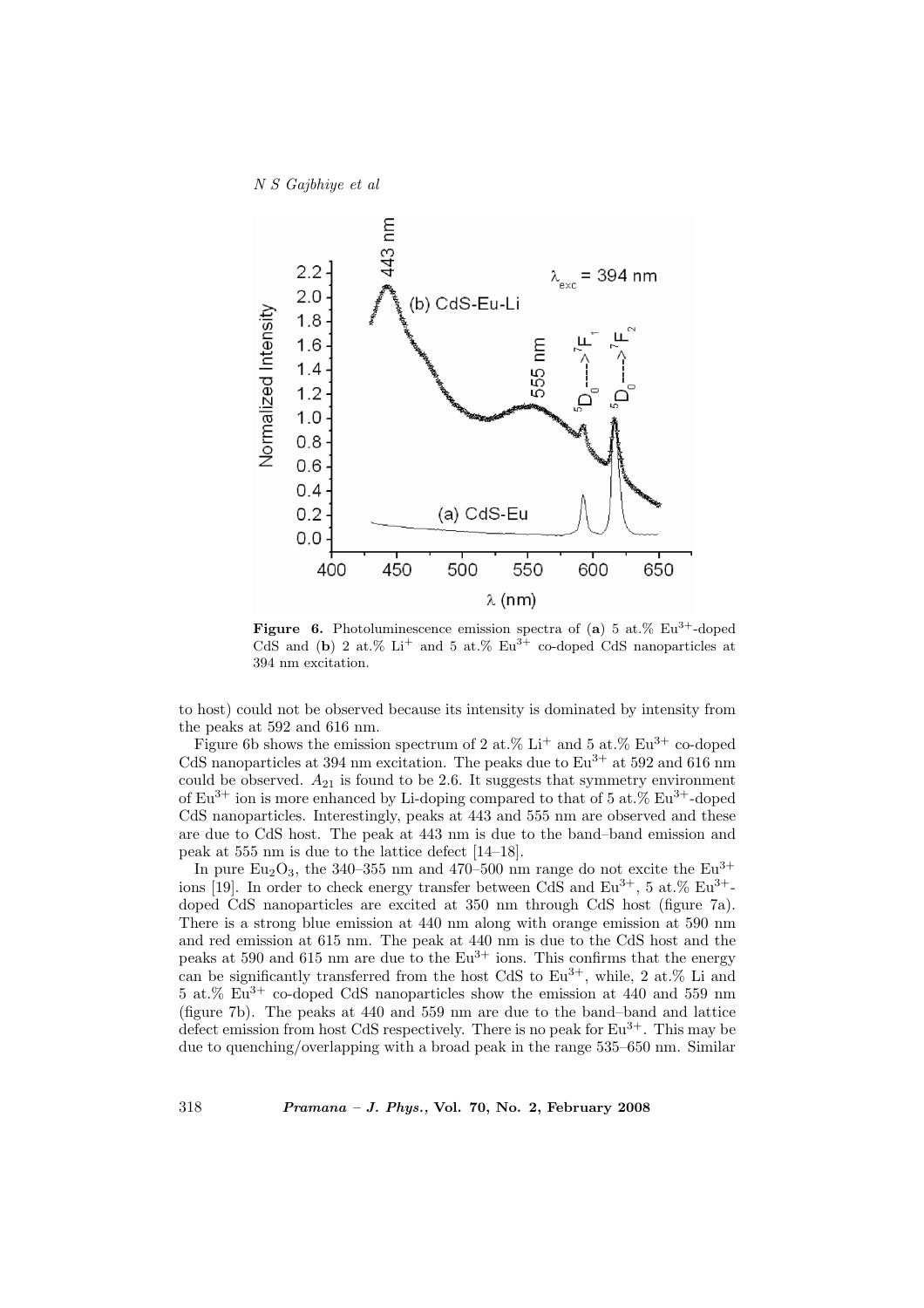$Re-dispersible\ Li^{+}$  and  $Eu^{3+}$  co-doped CdS nanoparticles



**Figure 7.** Photoluminescence emission spectra of (a) 5 at.%  $Eu^{3+}$ -doped CdS and (b) 2 at.%  $Li^+$  and 5 at.%  $Eu^{3+}$  co-doped CdS nanoparticles at 350 nm excitation.

feature was reported, but peak at 559 nm was not reported in the case of Eu-doped CdS nanoparticles [12,13,20].

The UV absorption study on CdS nanoparticles, which are re-dispersible in ethanol shows absorption at ∼390 nm. IR spectrum of CdS nanoparticles is shown in figure 8. There are O–H, C–H, C–C, C–O functional groups in addition to Cd–S bond. Such extra functional groups are due to incorporation of ethylene glycol molecules, which act as capping. There are two O–H bonds in ethylene glycol molecule. One O–H bond binds with CdS particles. Agglomeration among particles is hindered due to capping. The other O–H bond can interact with methanol or ethanol (organic solvent) through inter-H-bonding. These two O–H bonds are identified in 3000–3400 cm<sup>-1</sup>. The peak at 3182 cm<sup>-1</sup> is due to inter H-bonding and the peak at 3294 cm<sup>−</sup><sup>1</sup> is due to O–H bond, which is binding with CdS particles. These materials could be incorporated in polymer-based materials and optical fibres, which may be useful in many applications [21–25]. The proposed mechanism is also shown in figure 9.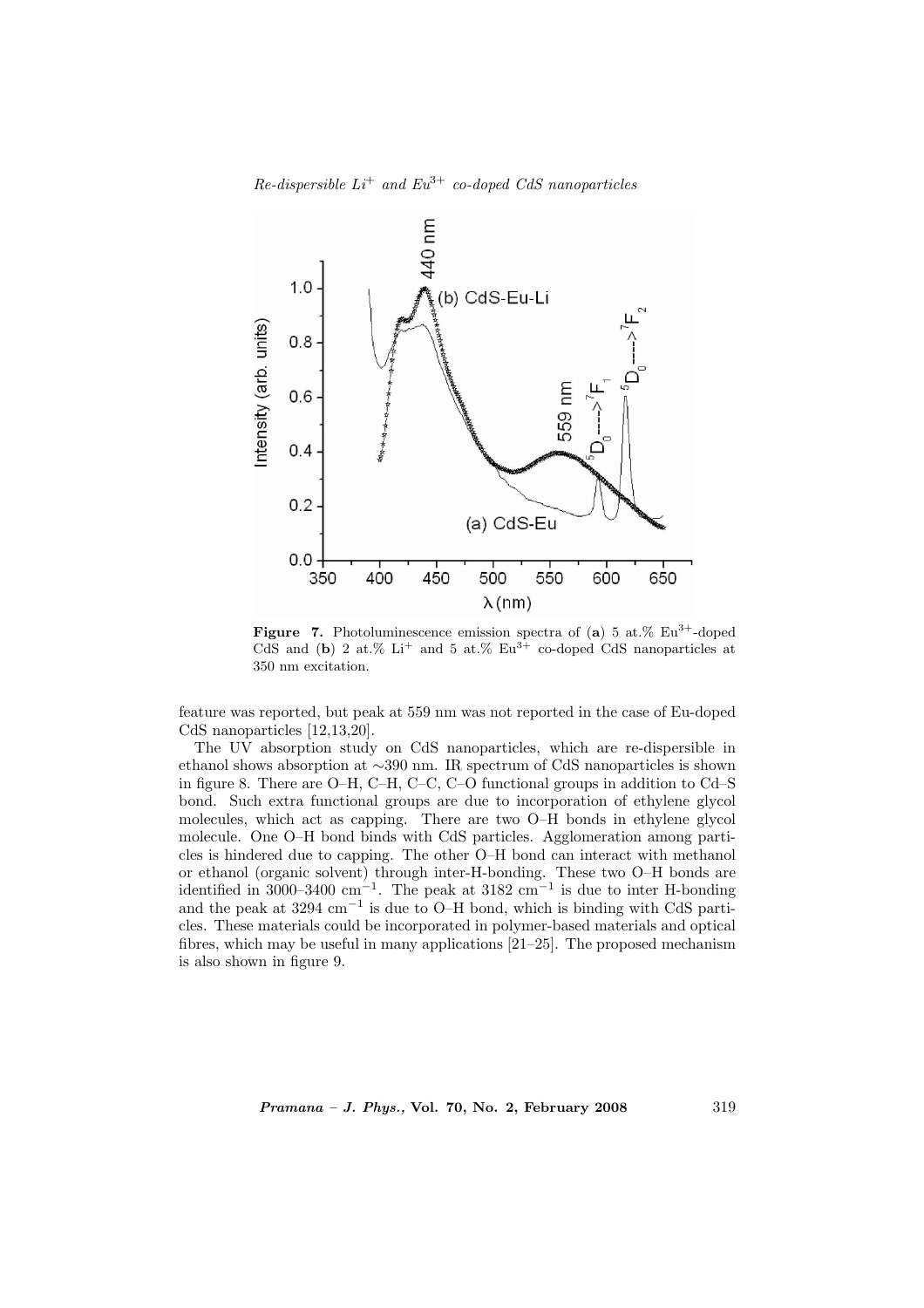N S Gajbhiye et al



Figure 8. IR spectrum of CdS nanoparticles.



Figure 9. Proposed mechanism for re-dispersible CdS nanoparticles in organic molecules such as methanol and ethanol.

## 4. Conclusions

CdS,  $Eu^{3+}$ -doped CdS,  $Li^+$  and  $Eu^{3+}$  co-doped CdS nanoparticles are prepared and these are re-dispersible in organic solvent. There is a strong energy transfer

320 Pramana – J. Phys., Vol. 70, No. 2, February 2008